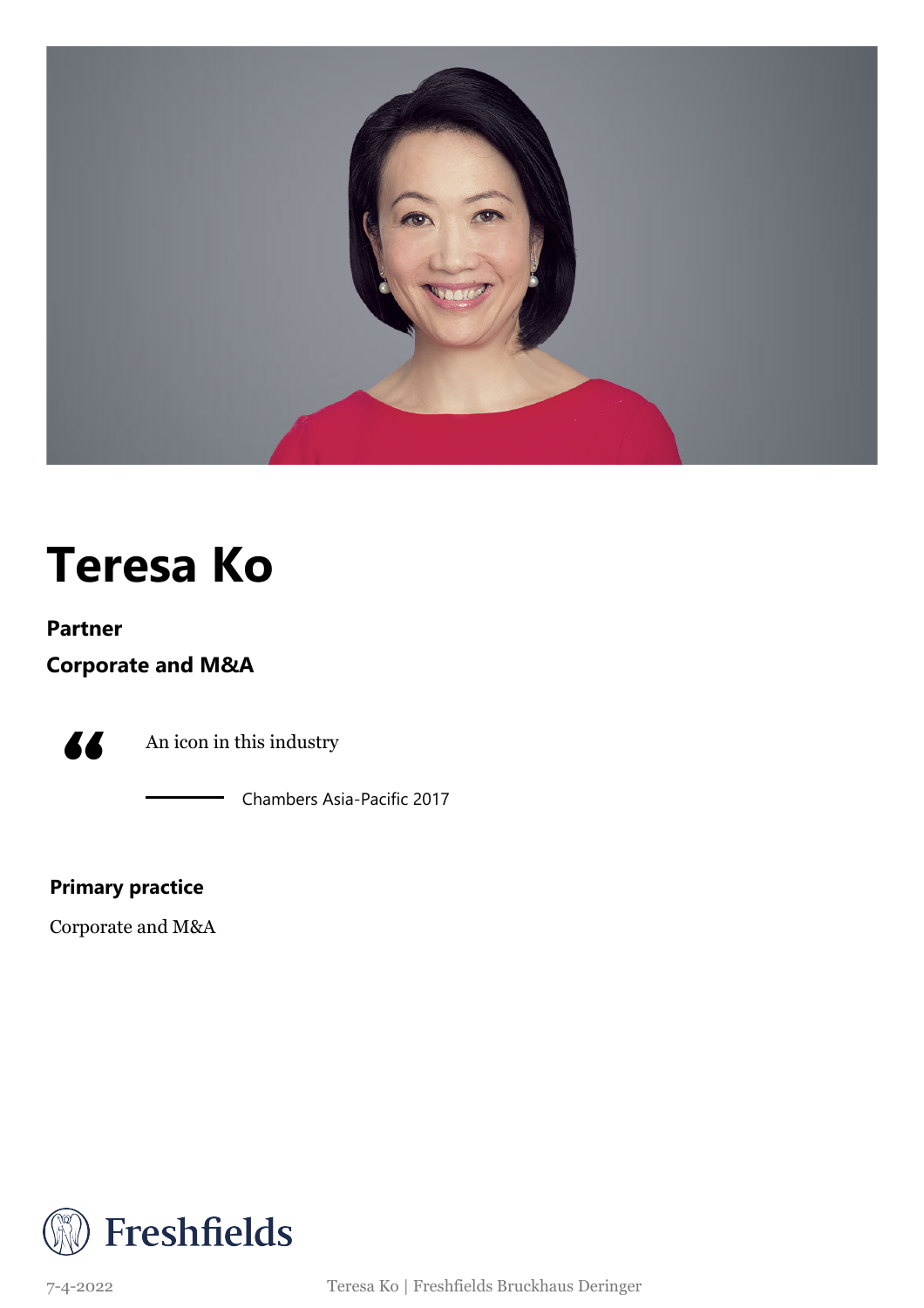# **About Teresa Ko**

**Teresa is Freshfields' China Chairman and a founding partner of our Asia capital markets practice.** Described as "an icon in the industry", she is one of the most prominent corporate and securities lawyers in Hong Kong.

Over her 25-year career, Teresa has helped numerous Chinese state-owned, privately-owned and international companies to list on the Hong Kong Stock Exchange (HKSE), including advising on eight out of the ten largest IPOs in Hong Kong. She also has an impressive record on public and private M&A transactions and advises on joint ventures and corporate governance matters.

Among her many public service appointments, Teresa currently serves as one of four co-Chairmen of the HKSE's Listing Review Committee. She is also a Deputy Chairman of the Securities and Futures Commission (SFC)'s Takeovers and Mergers Panel and a Trustee of the IFRS Foundation. Teresa became the first female to chair the HKSE's Listing Committee in 2009. She also served as a nonexecutive director of the SFC from 2012 to 2018.

Teresa has long championed greater gender diversity within the firm, in the legal profession more widely, and on the boards of Hong Kong-listed companies and listing applicants. She was named in the HERoes list of 100 Women Executives (part of the HERoes Women Role Model List) in 2019 and was named "Best in capital markets: Equity" in the Euromoney Women in Business Law Awards 2019.

Teresa joined Freshfields in 1988, becoming a partner in 1993 and China Chairman in 2011. She speaks Mandarin, Cantonese and English.

### **Recent work**

- Advising on the listings of numerous Chinese state-owned, privately owned and international enterprises on the Hong Kong Stock Exchange, including the 'big four' banks, Cinda Asset Management, Tencent, Imax China, Fast Retailing, L'Occitane International, Samsonite International and AIA.
- Advising Hutchison Whampoa on its merger with CK Hutchison Holdings and Cheung Kong

Property Holdings on its spin-off and listing on the Hong Kong Stock Exchange by way of 7-4-2022 Teresa Ko | Freshfields Bruckhaus Deringer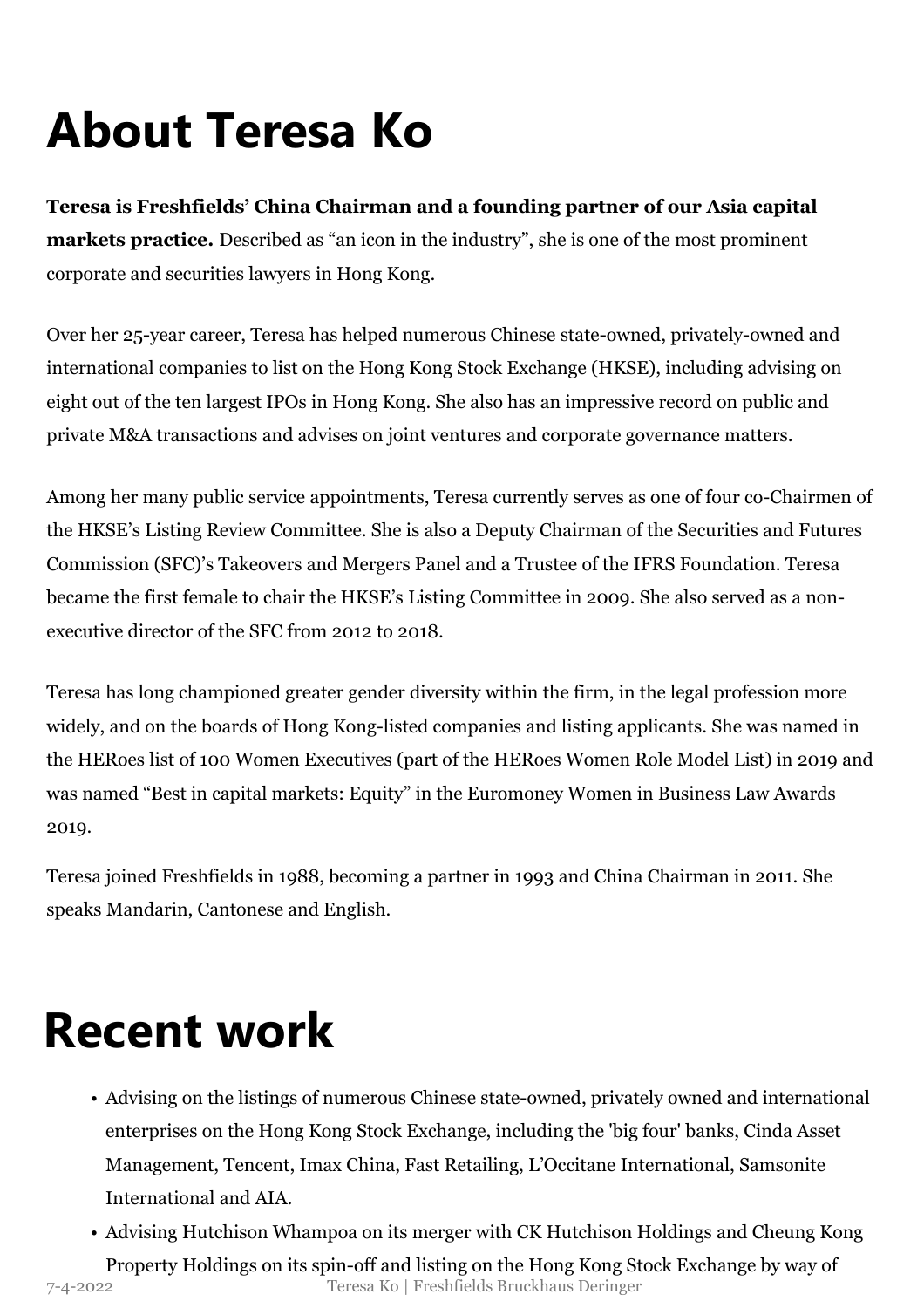introduction.

- Advising HSBC in the first ever foreign-controlled securities joint venture with Quianhai Financial Holdings.
- Advising Zhongwang USA, a subsidiary of Zhongwang International Group, on its \$2.33bn acquisition of Aleris Corporation, a US-based global aluminium rolled products producer, from a consortium of shareholders led by Oaktree Capital Management along with Apollo Management and Sankaty Advisors.
- Advising China International Capital Corporation on its \$2.5bn acquisition of a 100 per cent equity interest in China Investment Securities Company.

## **Qualifications**

#### **Education**

• Jesus College, Cambridge, UK (Master's degree in law, first class)

#### **Professional qualifications**

• Solicitor, England & Wales, and Hong Kong (1986)

#### **Public service**

- The Hong Kong Stock Exchange Listing Review Committee Co-Chairman (2019 $\sim$ )
- The Securities and Futures Commission Takeovers and Mergers Panel Deputy Chairman (2004~), Takeovers and Mergers Panel – Member (2001~), Takeovers Appeal Committee – Member (2001~)
- IFRS Foundation Trustee (2018~)
- HKUST Business School Advisory Council Council Member (2013~)
- Cyberport Advisory Panel Panel Member (2018~)
- Women in Law Hong Kong Advisory Board Member (2019~)